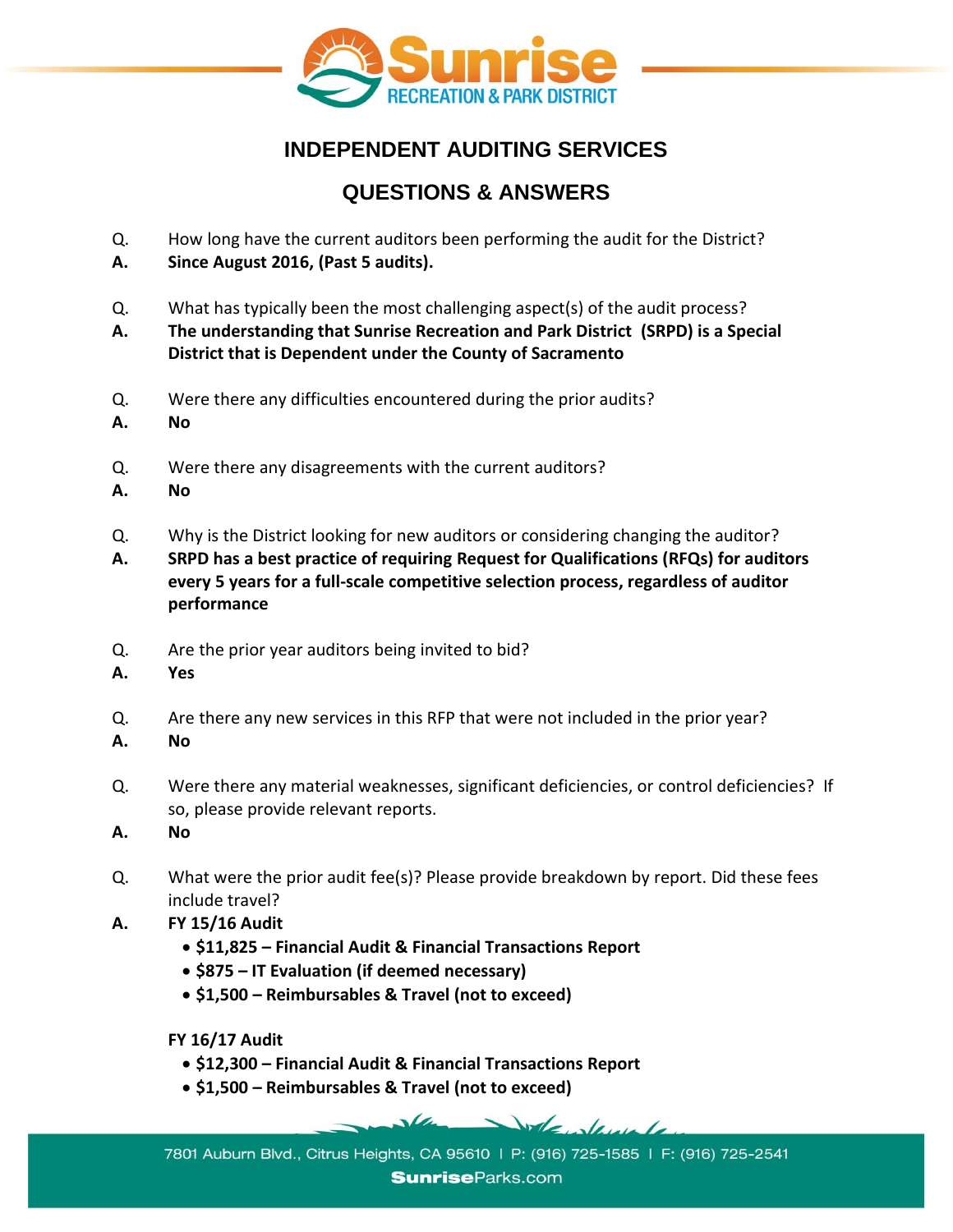

#### **FY 17/18 Audit**

- **\$12,300 – Financial Audit & Financial Transactions Report**
- **\$1,500 – Reimbursables & Travel (not to exceed)**

### **FY 18/19 Audit**

- **\$12,900 – Financial Audit & Financial Transactions Report**
- **\$1,500 – Reimbursables & Travel (not to exceed)**

## **FY 19/20 Audit**

- **\$13,500 – Financial Audit & Financial Transactions Report**
- **\$1,500 – Reimbursables & Travel (not to exceed)**

## **FY 20/21 Audit**

- **\$13,500 – Financial Audit & Financial Transactions Report**
- **\$1,500 – Reimbursables & Travel (not to exceed)**
- Q. What is the approved budget for financial audit fees for fiscal year 2022?
- **A. Fees are up for Negotiation**
- Q. How many adjusting entries/journal entries were proposed by the auditors last year? **A. 32**
- Q. For both interim and year-end, in a normal year, how many staff did the audit team consist of in the past and how many days did the auditors spend in the field and when did the auditors come on site?
- **A. 2-3 staff, 3-4 days in the field, time of year on site varied due to scheduling. September is preferred.**
- Q. Did the auditors perform any components of the audits remotely?
- **A. Yes, and fully remote in 2020 and 2021.**
- Q. Are you open to a hybrid approach in which the audit team would only come to your offices if needed?
- **A. Yes**
- Q. Are you able to scan and upload source documents?
- **A. Yes**
- Q. Have there been changes in the accounting system or software (new programs, new debt, new accounting/attendance systems, etc.) since last year or the last audit?
- **A. Yes, new daycare software was implemented in March 2022**

Volte develope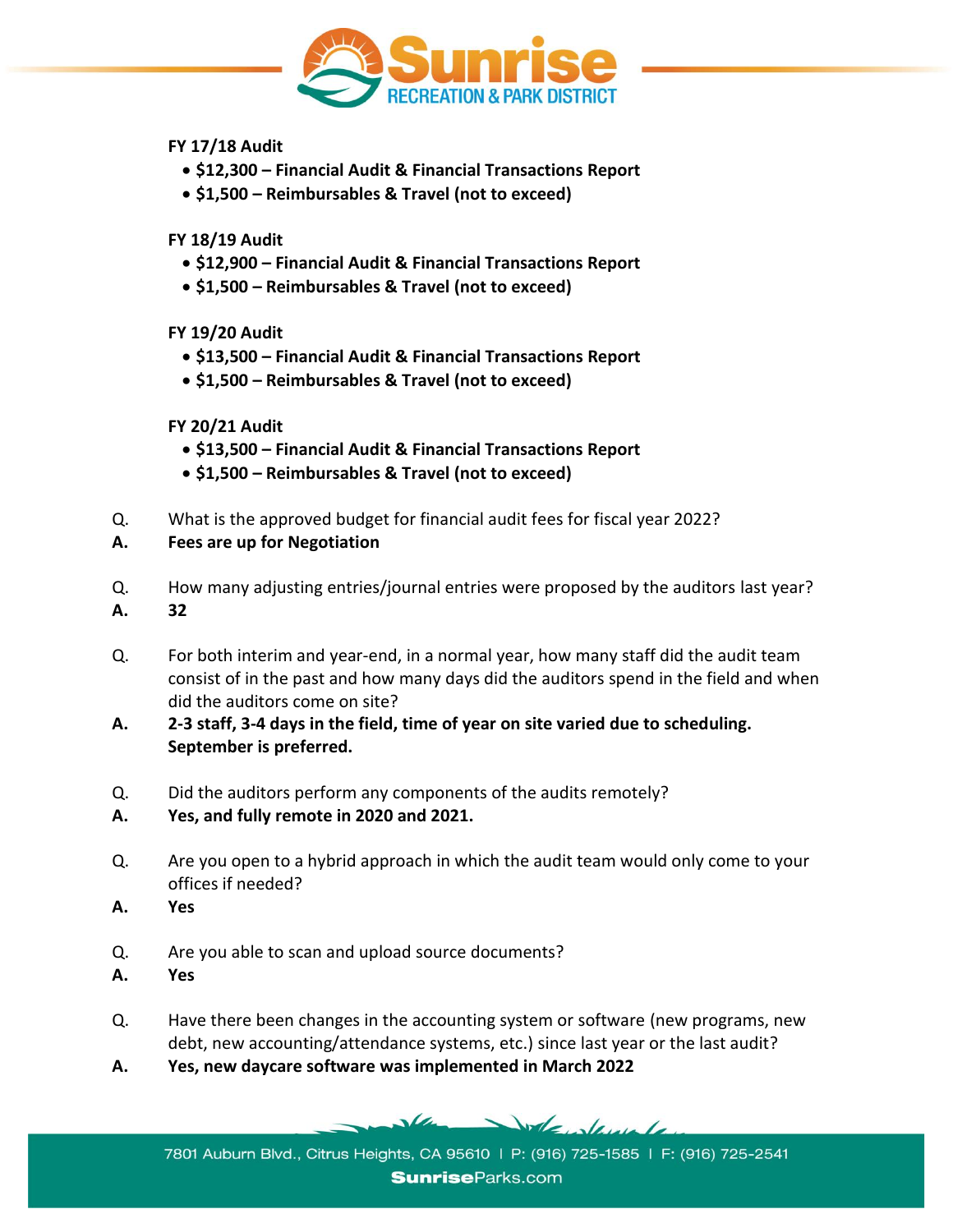

- Q. Is the District planning a change in accounting system or software in the near future?
- **A. No**
- Q. Will there be any significant events in FY2021/22 that could affect the scope of the audits?
- **A. No**
- Q. Did the District expend more than \$750,000 of federal COVID grants and will it need a single audit in 2022?
- **A. SRPD did not expend \$750,000 or more in federal funds and will not require a single audit in 2022.**
- Q. I understand that fieldwork typically happens in September, but when do you typically give the auditor the closed TB for each report?
- **A. The books will be closed, and reports will be available the end of July.**
- Q. We noticed the June 2021 financial statements are not on the District's website. Will you please provide the 2021 financial statements if they are available? If not yet available, is the District open to completing the audit after January 1st?
- **A. The FY 2020/21 Audit is anticipated to be completed prior to July 2022. SRPD's desire is for fieldwork to begin in September, completion of Financial Transactions Report by January 31st, and draft audit shortly after January 31st .**
- Q. What was the auditor's involvement in the GASB 68 and 75 entries and reporting?
- **A. Auditor's responsibility along with District support and County of Sacramento GASB 68 and GASB 75 reports/documents.**
- Q. Does the Agreement between Roseville Joint Union High School District and the District for the use of the facilities constitute a lease and thus will be subject to GASB 87?
- **A. No**
- Q. Please list the staff members in finance and their years of experience with the organization at that position.
- **A. Margaret Hatton, Finance Manager – 8 years with SRPD, and 14 years additional experience with different Special District and School District. The Finance Manager will be the main facilitator during the Audit process work. Tori Thorpe, Senior Account Clerk – Less than 1 year. The Senior Account Clerk will support the Finance Manager with gathering required documents.**
- Q. Have there been any major changes in staff turnaround in the past year?
- **A. New Senior Account Clerk – less than 1 year**

Vole devele

7801 Auburn Blvd., Citrus Heights, CA 95610 | P: (916) 725-1585 | F: (916) 725-2541 **Sunrise**Parks.com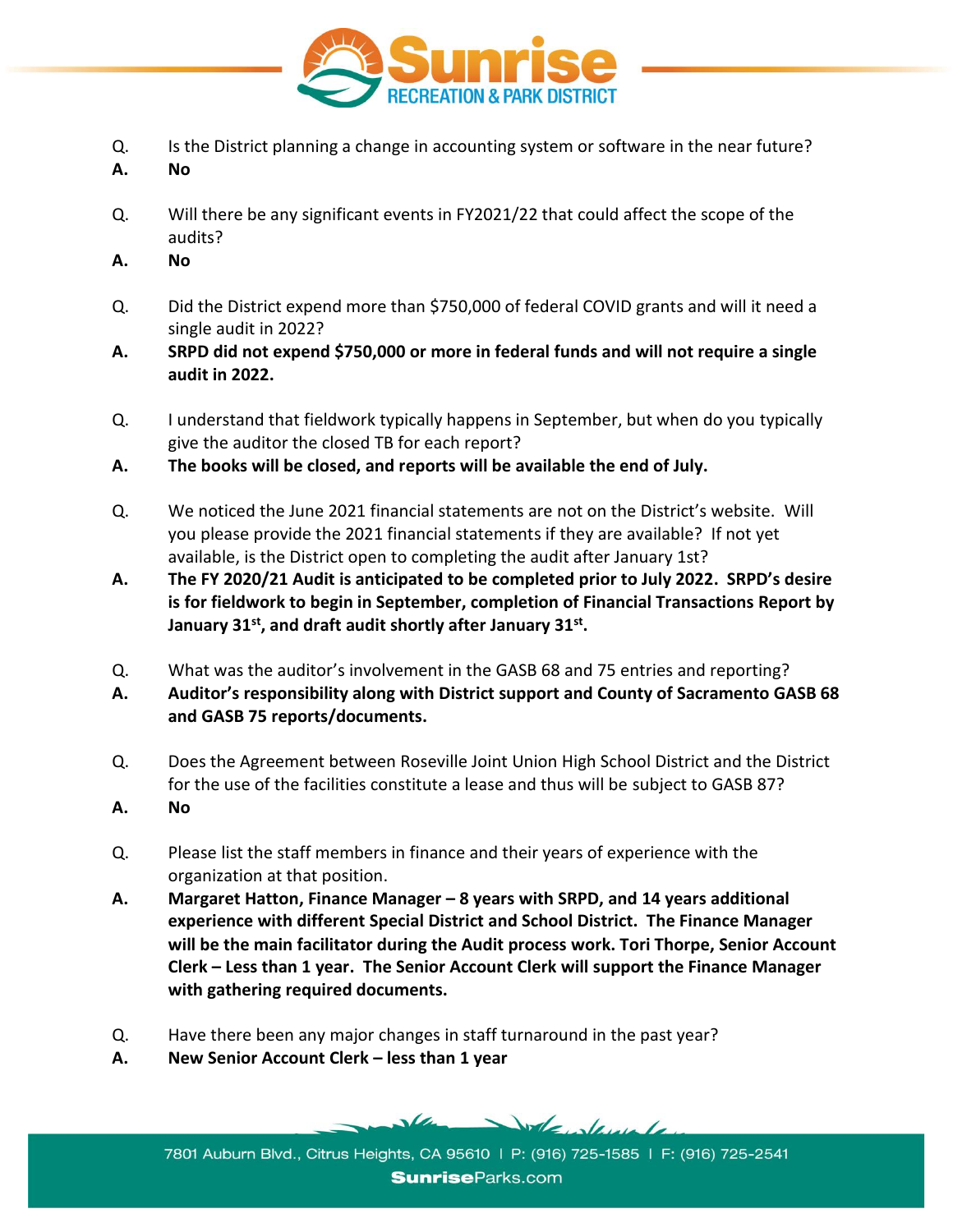

- Q. Do you expect to have any retirement or replacement of key employees?
- **A. No**
- Q. Does the District use separate accounting software to convert the County COMPASS report to full accrual accounting as reported in the financial statements, including posting government-wide full accrual adjustments for capital assets, compensated absences, debt, pension and OPEB balances, or does the auditor post those entries as part of the audit?
- **A. No separate software. Auditor posts entries as part of the audit.**
- Q. Were there any significant changes in operations, new or refunded debt, or other major changes that may increase audit hours?
- **A. No**
- Q. Does the District have any leases and will it be implementing GASB Statement No. 87 on Leases during 2022?
- **A. Yes. Currently the District has 1 Lessee Real Property Lease (portable for daycare), and 3 Lessee Equipment (3 copiers).**
- Q. How would you like to see the audit process improved?
- **A. Continue with remote processes.**
- Q. What do you like about the service provided by your current auditing firm? What don't you like?
- **A. Listing of documents needed was beneficial. We do not have any negative feedback to report.**
- Q. Were there any major changes in the engagement requested in the RFP compared to last year's engagement?
- **A. No**
- Q. What were the expected and proposed annual hours of the previous audit contract?
- **A. Hours were undefined**
- Q. During the prior year how many adjusting entries were provided after the trial balance was provided to the auditors?
- **A. None**
- Q. Please expand on the description of services to be provide under Section IV. Scope of Work:

Preparation of a management letter for the financial audit that provides an overview of the District's financial activities that includes basic financial statement notations, financial highlights, and a financial analysis of the District.

Volenlande